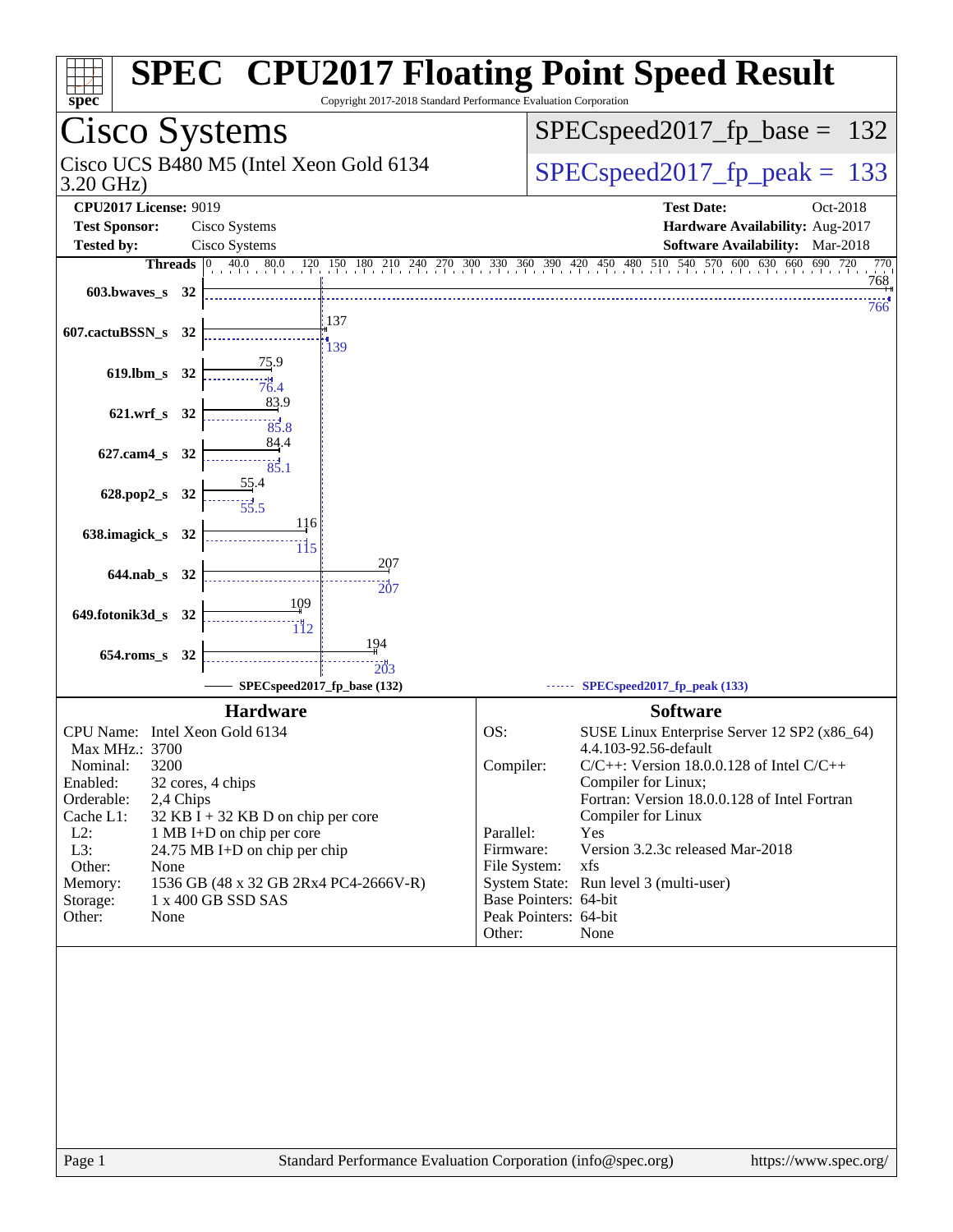

Copyright 2017-2018 Standard Performance Evaluation Corporation

### Cisco Systems

3.20 GHz) Cisco UCS B480 M5 (Intel Xeon Gold 6134  $\vert$  SPECspeed2017 fp\_peak = 133

SPECspeed2017 fp base =  $132$ 

**[CPU2017 License:](http://www.spec.org/auto/cpu2017/Docs/result-fields.html#CPU2017License)** 9019 **[Test Date:](http://www.spec.org/auto/cpu2017/Docs/result-fields.html#TestDate)** Oct-2018 **[Test Sponsor:](http://www.spec.org/auto/cpu2017/Docs/result-fields.html#TestSponsor)** Cisco Systems **[Hardware Availability:](http://www.spec.org/auto/cpu2017/Docs/result-fields.html#HardwareAvailability)** Aug-2017 **[Tested by:](http://www.spec.org/auto/cpu2017/Docs/result-fields.html#Testedby)** Cisco Systems **[Software Availability:](http://www.spec.org/auto/cpu2017/Docs/result-fields.html#SoftwareAvailability)** Mar-2018

#### **[Results Table](http://www.spec.org/auto/cpu2017/Docs/result-fields.html#ResultsTable)**

|                                  | <b>Base</b>    |                |            |                |              |                | <b>Peak</b> |                |                |              |                |              |                |              |
|----------------------------------|----------------|----------------|------------|----------------|--------------|----------------|-------------|----------------|----------------|--------------|----------------|--------------|----------------|--------------|
| <b>Benchmark</b>                 | <b>Threads</b> | <b>Seconds</b> | Ratio      | <b>Seconds</b> | <b>Ratio</b> | <b>Seconds</b> | Ratio       | <b>Threads</b> | <b>Seconds</b> | <b>Ratio</b> | <b>Seconds</b> | <b>Ratio</b> | <b>Seconds</b> | <b>Ratio</b> |
| $603.bwaves$ s                   | 32             | 76.6           | 770        | 77.4           | 762          | 76.9           | 768         | 32             | 77.0           | 766          | 77.1           | 765          | 77.0           | 766          |
| 607.cactuBSSN s                  | 32             | 121            | 138        | 121            | 137          | 123            | 136         | 32             | 119            | 140          | <b>120</b>     | <u>139</u>   | 121            | 138          |
| $619.1$ bm s                     | 32             | 69.1           | 75.8       | 69.1           | 75.9         | 68.7           | 76.2        | 32             | 71.7           | 73.0         | 68.3           | 76.7         | 68.6           | 76.4         |
| $621$ .wrf s                     | 32             | 158            | 83.9       | 157            | 84.0         | 158            | 83.8        | 32             | 154            | 86.0         | 154            | 85.7         | 154            | 85.8         |
| $627$ .cam4 s                    | 32             | 105            | 84.4       | 104            | 85.0         | 105            | 84.3        | 32             | 104            | 85.1         | 104            | 85.2         | 105            | 84.2         |
| $628.pop2_s$                     | 32             | 214            | 55.6       | 214            | 55.4         | 216            | 55.0        | 32             | 214            | 55.5         | 216            | 55.0         | 213            | 55.6         |
| 638.imagick_s                    | 32             | 125            | <b>116</b> | 125            | 116          | 125            | 115         | 32             | 125            | 115          | 125            | 115          | 125            | 116          |
| $644$ .nab s                     | 32             | 84.3           | 207        | 84.2           | 207          | 84.3           | 207         | 32             | 84.2           | 207          | 84.3           | 207          | 84.3           | 207          |
| 649.fotonik3d s                  | 32             | 83.7           | 109        | 83.5           | 109          | 85.2           | 107         | 32             | 81.7           | 112          | 81.2           | 112          | 83.7           | 109          |
| $654$ .roms s                    | 32             | 82.4           | 191        | 81.3           | <u>194</u>   | 81.3           | 194         | 32             | 77.6           | 203          | 77.7           | 203          | 76.6           | 206          |
| $SPECspeed2017$ fp base =<br>132 |                |                |            |                |              |                |             |                |                |              |                |              |                |              |

**[SPECspeed2017\\_fp\\_peak =](http://www.spec.org/auto/cpu2017/Docs/result-fields.html#SPECspeed2017fppeak) 133**

Results appear in the [order in which they were run.](http://www.spec.org/auto/cpu2017/Docs/result-fields.html#RunOrder) Bold underlined text [indicates a median measurement](http://www.spec.org/auto/cpu2017/Docs/result-fields.html#Median).

#### **[Operating System Notes](http://www.spec.org/auto/cpu2017/Docs/result-fields.html#OperatingSystemNotes)**

Stack size set to unlimited using "ulimit -s unlimited"

#### **[General Notes](http://www.spec.org/auto/cpu2017/Docs/result-fields.html#GeneralNotes)**

Environment variables set by runcpu before the start of the run: KMP\_AFFINITY = "granularity=fine,compact" LD\_LIBRARY\_PATH = "/opt/cpu2017/lib/ia32:/opt/cpu2017/lib/intel64" OMP\_STACKSIZE = "192M"

 Binaries compiled on a system with 1x Intel Core i7-4790 CPU + 32GB RAM memory using Redhat Enterprise Linux 7.4 Transparent Huge Pages enabled by default Prior to runcpu invocation Filesystem page cache synced and cleared with: sync; echo 3> /proc/sys/vm/drop\_caches Yes: The test sponsor attests, as of date of publication, that CVE-2017-5754 (Meltdown) is mitigated in the system as tested and documented. Yes: The test sponsor attests, as of date of publication, that CVE-2017-5753 (Spectre variant 1) is mitigated in the system as tested and documented. Yes: The test sponsor attests, as of date of publication, that CVE-2017-5715 (Spectre variant 2) is mitigated in the system as tested and documented.

#### **[Platform Notes](http://www.spec.org/auto/cpu2017/Docs/result-fields.html#PlatformNotes)**

BIOS Settings: Intel HyperThreading Technology set to Disabled CPU performance set to Enterprise

**(Continued on next page)**

Page 2 Standard Performance Evaluation Corporation [\(info@spec.org\)](mailto:info@spec.org) <https://www.spec.org/>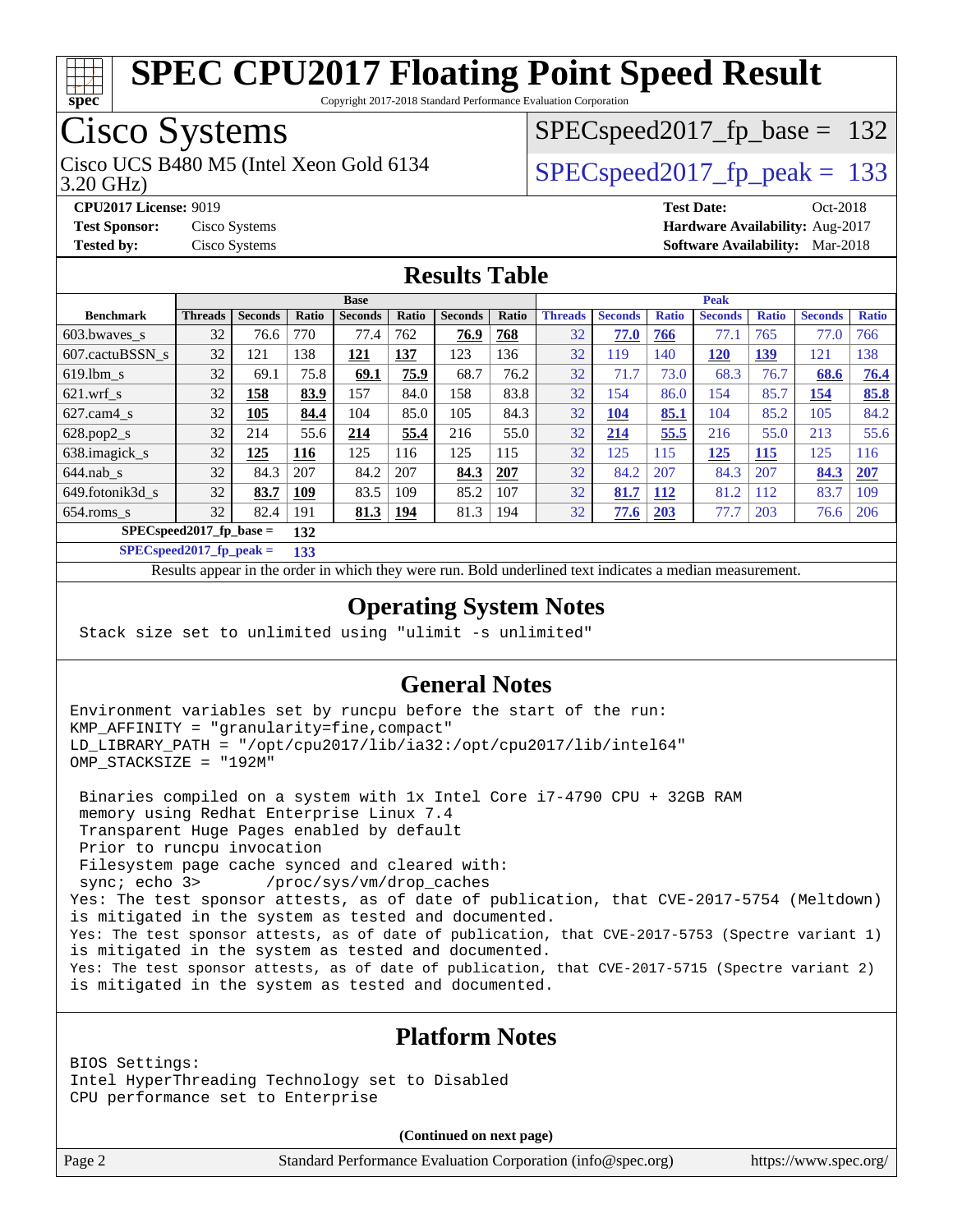

Copyright 2017-2018 Standard Performance Evaluation Corporation

# Cisco Systems

3.20 GHz) Cisco UCS B480 M5 (Intel Xeon Gold 6134  $SPECspeed2017_fp\_peak = 133$ 

[SPECspeed2017\\_fp\\_base =](http://www.spec.org/auto/cpu2017/Docs/result-fields.html#SPECspeed2017fpbase) 132

**[CPU2017 License:](http://www.spec.org/auto/cpu2017/Docs/result-fields.html#CPU2017License)** 9019 **[Test Date:](http://www.spec.org/auto/cpu2017/Docs/result-fields.html#TestDate)** Oct-2018 **[Test Sponsor:](http://www.spec.org/auto/cpu2017/Docs/result-fields.html#TestSponsor)** Cisco Systems **[Hardware Availability:](http://www.spec.org/auto/cpu2017/Docs/result-fields.html#HardwareAvailability)** Aug-2017 **[Tested by:](http://www.spec.org/auto/cpu2017/Docs/result-fields.html#Testedby)** Cisco Systems **[Software Availability:](http://www.spec.org/auto/cpu2017/Docs/result-fields.html#SoftwareAvailability)** Mar-2018

#### **[Platform Notes \(Continued\)](http://www.spec.org/auto/cpu2017/Docs/result-fields.html#PlatformNotes)**

| Power Performance Tuning set to OS Controls<br>SNC set to Disabled<br>Patrol Scrub set to Disabled<br>Sysinfo program /opt/cpu2017/bin/sysinfo<br>running on linux-vb5q Wed Oct 31 08:25:05 2018<br>For more information on this section, see                                                                                                                                                  | Rev: r5797 of 2017-06-14 96c45e4568ad54c135fd618bcc091c0f<br>SUT (System Under Test) info as seen by some common utilities.<br>https://www.spec.org/cpu2017/Docs/config.html#sysinfo                                                                                                                        |                       |
|------------------------------------------------------------------------------------------------------------------------------------------------------------------------------------------------------------------------------------------------------------------------------------------------------------------------------------------------------------------------------------------------|-------------------------------------------------------------------------------------------------------------------------------------------------------------------------------------------------------------------------------------------------------------------------------------------------------------|-----------------------|
| From /proc/cpuinfo<br>4 "physical id"s (chips)<br>32 "processors"<br>cpu cores : 8<br>siblings : 8<br>physical 0: cores 0 1 2 3 10 11 24 27<br>physical 1: cores 1 2 3 4 8 18 24 27<br>physical 2: cores 0 2 3 9 16 19 26 27<br>physical 3: cores 0 2 3 9 16 19 26 27                                                                                                                          | model name : Intel(R) Xeon(R) Gold 6134 CPU @ 3.20GHz<br>cores, siblings (Caution: counting these is hw and system dependent. The following<br>excerpts from /proc/cpuinfo might not be reliable. Use with caution.)                                                                                        |                       |
| From 1scpu:<br>Architecture:<br>CPU op-mode(s):<br>Byte Order:<br>Byte Order:<br>CPU(s):<br>On-line CPU(s) list:<br>Thread(s) per core:<br>$Core(s)$ per socket:<br>Socket(s):<br>NUMA node(s):<br>Vendor ID:<br>CPU family:<br>Model:<br>Model name:<br>Stepping:<br>CPU MHz:<br>$CPU$ $max$ $MHz$ :<br>CPU min MHz:<br>BogoMIPS:<br>Virtualization:<br>L1d cache:<br>Lli cache:<br>L2 cache: | x86_64<br>$32$ -bit, $64$ -bit<br>Little Endian<br>32<br>$0 - 31$<br>$\mathbf{1}$<br>8<br>4<br>4<br>GenuineIntel<br>6<br>85<br>$Intel(R) Xeon(R) Gold 6134 CPU @ 3.20GHz$<br>$\overline{4}$<br>2674.576<br>3700.0000<br>1200.0000<br>6400.00<br>$VT - x$<br>32K<br>32K<br>1024K<br>(Continued on next page) |                       |
| Page 3                                                                                                                                                                                                                                                                                                                                                                                         | Standard Performance Evaluation Corporation (info@spec.org)                                                                                                                                                                                                                                                 | https://www.spec.org/ |
|                                                                                                                                                                                                                                                                                                                                                                                                |                                                                                                                                                                                                                                                                                                             |                       |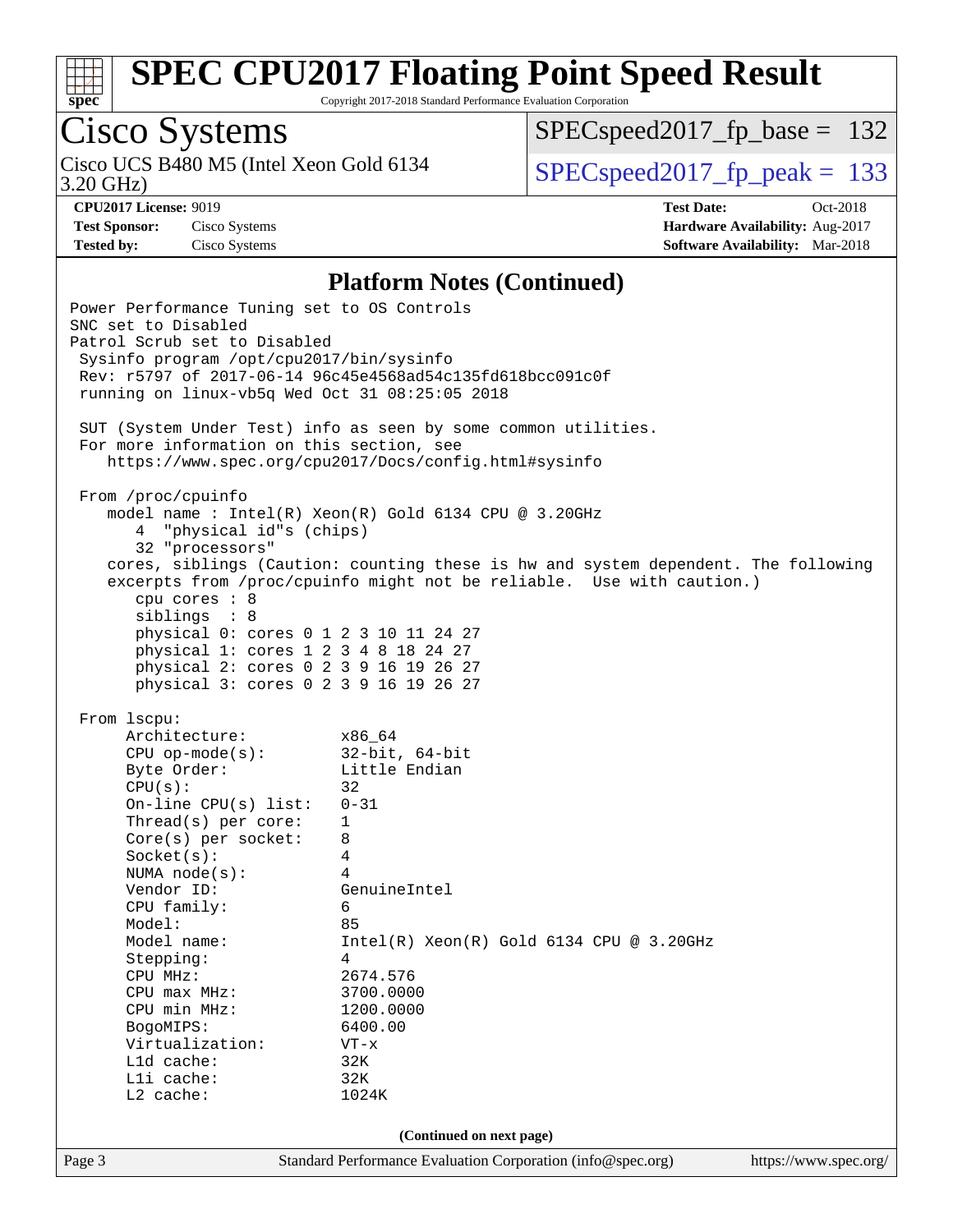

Copyright 2017-2018 Standard Performance Evaluation Corporation

| Cisco Systems                                                                                                                                                         | $SPEC speed2017_f p\_base = 132$                              |  |  |
|-----------------------------------------------------------------------------------------------------------------------------------------------------------------------|---------------------------------------------------------------|--|--|
| Cisco UCS B480 M5 (Intel Xeon Gold 6134<br>3.20 GHz)                                                                                                                  | $SPEC speed2017_fp\_peak = 133$                               |  |  |
| <b>CPU2017 License: 9019</b>                                                                                                                                          | <b>Test Date:</b><br>Oct-2018                                 |  |  |
| <b>Test Sponsor:</b><br>Cisco Systems                                                                                                                                 | Hardware Availability: Aug-2017                               |  |  |
| <b>Tested by:</b><br>Cisco Systems                                                                                                                                    | Software Availability: Mar-2018                               |  |  |
| <b>Platform Notes (Continued)</b>                                                                                                                                     |                                                               |  |  |
| L3 cache:<br>25344K                                                                                                                                                   |                                                               |  |  |
| $0 - 7$<br>NUMA node0 CPU(s):<br>$8 - 15$<br>NUMA nodel CPU(s):                                                                                                       |                                                               |  |  |
| $16 - 23$<br>NUMA $node2$ $CPU(s):$                                                                                                                                   |                                                               |  |  |
| NUMA node3 CPU(s):<br>$24 - 31$                                                                                                                                       |                                                               |  |  |
| Flaqs:                                                                                                                                                                | fpu vme de pse tsc msr pae mce cx8 apic sep mtrr pge mca cmov |  |  |
| pat pse36 clflush dts acpi mmx fxsr sse sse2 ss ht tm pbe syscall nx pdpelgb rdtscp<br>lm constant_tsc art arch_perfmon pebs bts rep_good nopl xtopology nonstop_tsc  |                                                               |  |  |
| aperfmperf eagerfpu pni pclmulqdq dtes64 monitor ds_cpl vmx smx est tm2 ssse3 sdbg                                                                                    |                                                               |  |  |
| fma cx16 xtpr pdcm pcid dca sse4_1 sse4_2 x2apic movbe popcnt tsc_deadline_timer aes                                                                                  |                                                               |  |  |
| xsave avx f16c rdrand lahf_lm abm 3dnowprefetch ida arat epb invpcid_single pln pts                                                                                   |                                                               |  |  |
| dtherm hwp hwp_act_window hwp_epp hwp_pkg_req intel_pt spec_ctrl kaiser tpr_shadow                                                                                    |                                                               |  |  |
| vnmi flexpriority ept vpid fsgsbase tsc_adjust bmil hle avx2 smep bmi2 erms invpcid<br>rtm cqm mpx avx512f avx512dq rdseed adx smap clflushopt clwb avx512cd avx512bw |                                                               |  |  |
| avx512vl xsaveopt xsavec xgetbv1 cqm_llc cqm_occup_llc                                                                                                                |                                                               |  |  |
|                                                                                                                                                                       |                                                               |  |  |
| /proc/cpuinfo cache data<br>cache size : 25344 KB                                                                                                                     |                                                               |  |  |
|                                                                                                                                                                       |                                                               |  |  |
| From numactl --hardware WARNING: a numactl 'node' might or might not correspond to a                                                                                  |                                                               |  |  |
| physical chip.                                                                                                                                                        |                                                               |  |  |
| $available: 4 nodes (0-3)$                                                                                                                                            |                                                               |  |  |
| node 0 cpus: 0 1 2 3 4 5 6 7<br>node 0 size: 385463 MB                                                                                                                |                                                               |  |  |
| node 0 free: 382392 MB                                                                                                                                                |                                                               |  |  |
| node 1 cpus: 8 9 10 11 12 13 14 15                                                                                                                                    |                                                               |  |  |
| node 1 size: 387057 MB                                                                                                                                                |                                                               |  |  |
| node 1 free: 383065 MB<br>node 2 cpus: 16 17 18 19 20 21 22 23                                                                                                        |                                                               |  |  |
| node 2 size: 387057 MB                                                                                                                                                |                                                               |  |  |
| node 2 free: 382921 MB                                                                                                                                                |                                                               |  |  |
| node 3 cpus: 24 25 26 27 28 29 30 31                                                                                                                                  |                                                               |  |  |
| node 3 size: 387054 MB<br>node 3 free: 381829 MB                                                                                                                      |                                                               |  |  |
| node distances:                                                                                                                                                       |                                                               |  |  |
| node<br>$\mathbf{1}$<br>3<br>$\overline{0}$<br>2                                                                                                                      |                                                               |  |  |
| 0:<br>10<br>21<br>21<br>21                                                                                                                                            |                                                               |  |  |
| 1: 21 10<br>21 21<br>2:<br>21<br>21<br>10 21                                                                                                                          |                                                               |  |  |
| 3:<br>21<br>21<br>21 10                                                                                                                                               |                                                               |  |  |
|                                                                                                                                                                       |                                                               |  |  |
| From /proc/meminfo                                                                                                                                                    |                                                               |  |  |
| MemTotal:<br>1583751412 kB<br>HugePages_Total:<br>$\mathbf 0$                                                                                                         |                                                               |  |  |
| Hugepagesize:<br>2048 kB                                                                                                                                              |                                                               |  |  |
| From /etc/*release* /etc/*version*                                                                                                                                    |                                                               |  |  |
| (Continued on next page)                                                                                                                                              |                                                               |  |  |

Page 4 Standard Performance Evaluation Corporation [\(info@spec.org\)](mailto:info@spec.org) <https://www.spec.org/>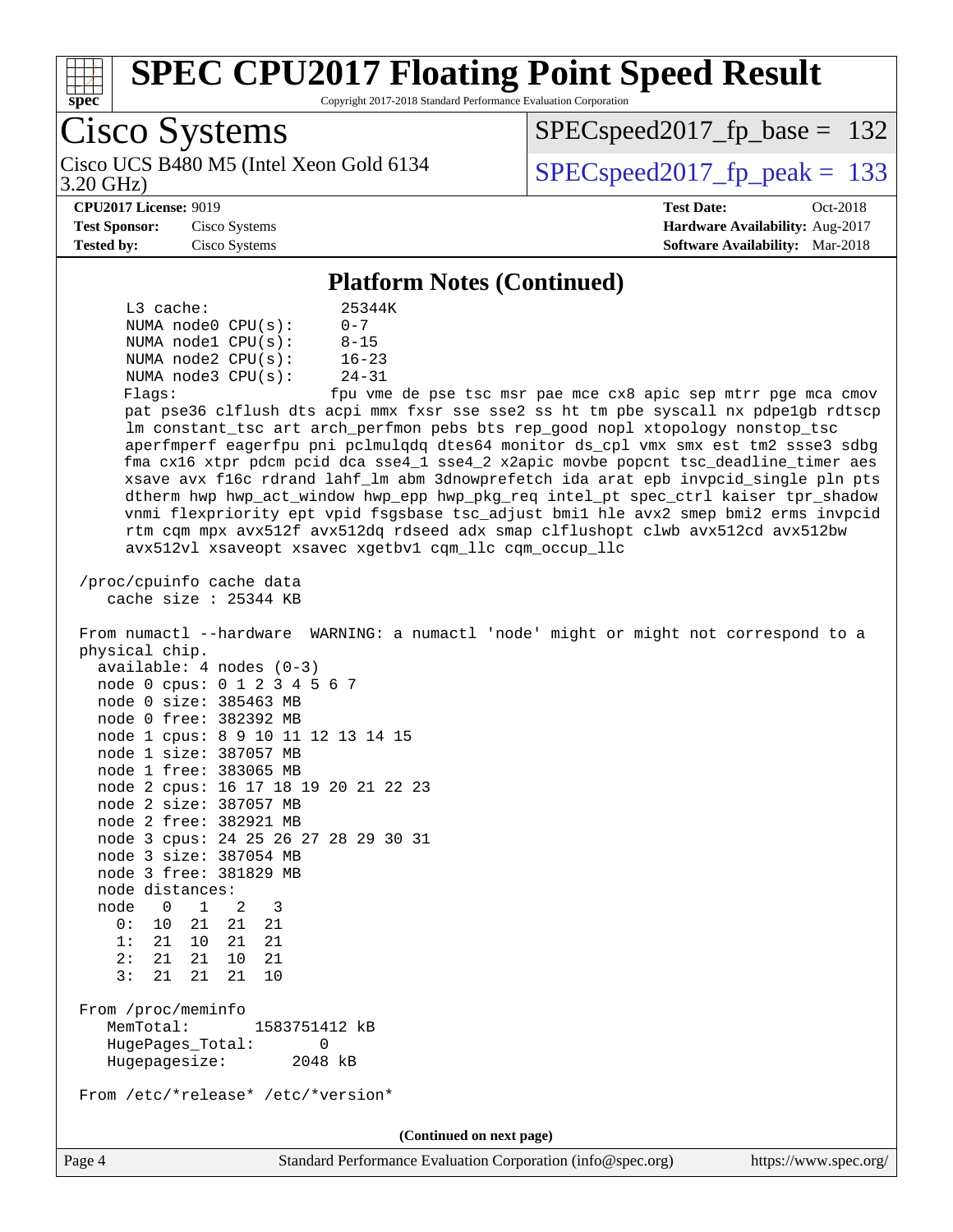

Copyright 2017-2018 Standard Performance Evaluation Corporation

# Cisco Systems

3.20 GHz) Cisco UCS B480 M5 (Intel Xeon Gold 6134  $SPECspeed2017_fp\_peak = 133$ 

[SPECspeed2017\\_fp\\_base =](http://www.spec.org/auto/cpu2017/Docs/result-fields.html#SPECspeed2017fpbase) 132

**[Test Sponsor:](http://www.spec.org/auto/cpu2017/Docs/result-fields.html#TestSponsor)** Cisco Systems **[Hardware Availability:](http://www.spec.org/auto/cpu2017/Docs/result-fields.html#HardwareAvailability)** Aug-2017

**[CPU2017 License:](http://www.spec.org/auto/cpu2017/Docs/result-fields.html#CPU2017License)** 9019 **[Test Date:](http://www.spec.org/auto/cpu2017/Docs/result-fields.html#TestDate)** Oct-2018 **[Tested by:](http://www.spec.org/auto/cpu2017/Docs/result-fields.html#Testedby)** Cisco Systems **[Software Availability:](http://www.spec.org/auto/cpu2017/Docs/result-fields.html#SoftwareAvailability)** Mar-2018

#### **[Platform Notes \(Continued\)](http://www.spec.org/auto/cpu2017/Docs/result-fields.html#PlatformNotes)**

| Page 5                  | Standard Performance Evaluation Corporation (info@spec.org)                                                                                                                                                                                                                                                                                                                                                                                                       | https://www.spec.org/ |
|-------------------------|-------------------------------------------------------------------------------------------------------------------------------------------------------------------------------------------------------------------------------------------------------------------------------------------------------------------------------------------------------------------------------------------------------------------------------------------------------------------|-----------------------|
|                         | (Continued on next page)                                                                                                                                                                                                                                                                                                                                                                                                                                          |                       |
| CC                      | $619.1$ bm $s$ (peak)                                                                                                                                                                                                                                                                                                                                                                                                                                             |                       |
|                         | icc (ICC) 18.0.0 20170811<br>Copyright (C) 1985-2017 Intel Corporation. All rights reserved.                                                                                                                                                                                                                                                                                                                                                                      |                       |
| CC.                     | 619.1bm_s(base) 638.imagick_s(base, peak) 644.nab_s(base, peak)<br>------------------------                                                                                                                                                                                                                                                                                                                                                                       |                       |
|                         | <b>Compiler Version Notes</b>                                                                                                                                                                                                                                                                                                                                                                                                                                     |                       |
|                         | (End of data from sysinfo program)                                                                                                                                                                                                                                                                                                                                                                                                                                |                       |
| Memory:                 | Additional information from dmidecode follows. WARNING: Use caution when you interpret<br>this section. The 'dmidecode' program reads system data which is "intended to allow<br>hardware to be accurately determined", but the intent may not be met, as there are<br>frequent changes to hardware, firmware, and the "DMTF SMBIOS" standard.<br>BIOS Cisco Systems, Inc. B480M5.3.2.3c.0.0307181316 03/07/2018<br>48x 0xCE00 M393A4K40BB2-CTD 32 GB 2 rank 2666 |                       |
| Filesystem<br>/dev/sda1 | SPEC is set to: /opt/cpu2017<br>Type Size Used Avail Use% Mounted on<br>xfs<br>280G<br>90G 190G 32% /                                                                                                                                                                                                                                                                                                                                                             |                       |
|                         | run-level $3$ Jan $2$ 03:28                                                                                                                                                                                                                                                                                                                                                                                                                                       |                       |
| uname $-a$ :            | Linux linux-vb5q 4.4.103-92.56-default #1 SMP Wed Dec 27 16:24:31 UTC 2017 (2fd2155)<br>x86_64 x86_64 x86_64 GNU/Linux                                                                                                                                                                                                                                                                                                                                            |                       |
|                         | ID="sles"<br>ANSI COLOR="0;32"<br>CPE_NAME="cpe:/o:suse:sles:12:sp2"                                                                                                                                                                                                                                                                                                                                                                                              |                       |
|                         | VERSION="12-SP2"<br>VERSION_ID="12.2"<br>PRETTY_NAME="SUSE Linux Enterprise Server 12 SP2"                                                                                                                                                                                                                                                                                                                                                                        |                       |
| os-release:             | NAME="SLES"                                                                                                                                                                                                                                                                                                                                                                                                                                                       |                       |
|                         | $PATCHLEVEL = 2$<br># This file is deprecated and will be removed in a future service pack or release.<br># Please check /etc/os-release for details about this release.                                                                                                                                                                                                                                                                                          |                       |
|                         | SuSE-release:<br>SUSE Linux Enterprise Server 12 (x86_64)<br>$VERSION = 12$                                                                                                                                                                                                                                                                                                                                                                                       |                       |
|                         |                                                                                                                                                                                                                                                                                                                                                                                                                                                                   |                       |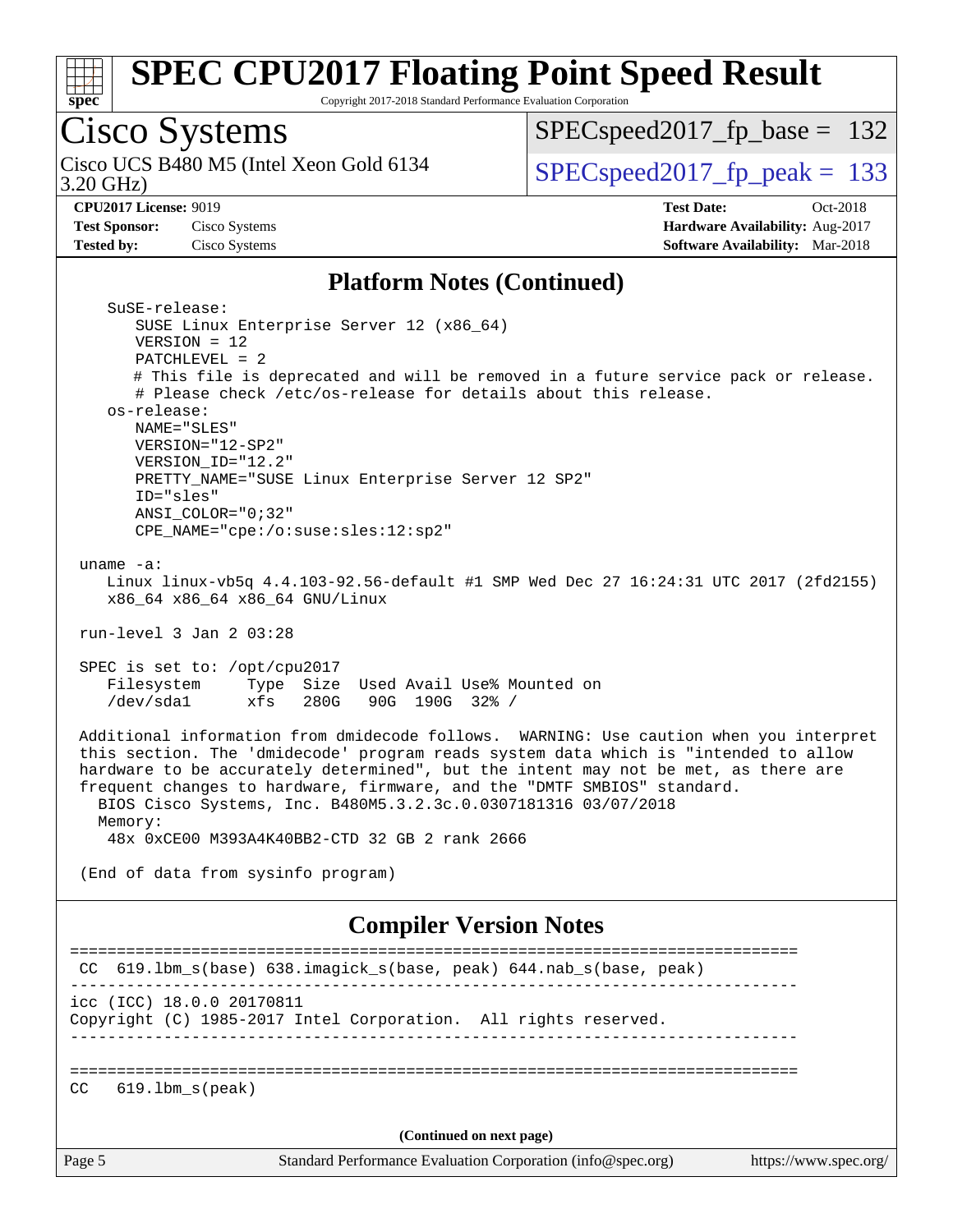

Copyright 2017-2018 Standard Performance Evaluation Corporation

# Cisco Systems

3.20 GHz) Cisco UCS B480 M5 (Intel Xeon Gold 6134  $SPECspeed2017_fp\_peak = 133$ 

[SPECspeed2017\\_fp\\_base =](http://www.spec.org/auto/cpu2017/Docs/result-fields.html#SPECspeed2017fpbase) 132

**[CPU2017 License:](http://www.spec.org/auto/cpu2017/Docs/result-fields.html#CPU2017License)** 9019 **[Test Date:](http://www.spec.org/auto/cpu2017/Docs/result-fields.html#TestDate)** Oct-2018 **[Test Sponsor:](http://www.spec.org/auto/cpu2017/Docs/result-fields.html#TestSponsor)** Cisco Systems **[Hardware Availability:](http://www.spec.org/auto/cpu2017/Docs/result-fields.html#HardwareAvailability)** Aug-2017 **[Tested by:](http://www.spec.org/auto/cpu2017/Docs/result-fields.html#Testedby)** Cisco Systems **[Software Availability:](http://www.spec.org/auto/cpu2017/Docs/result-fields.html#SoftwareAvailability)** Mar-2018

#### **[Compiler Version Notes \(Continued\)](http://www.spec.org/auto/cpu2017/Docs/result-fields.html#CompilerVersionNotes)**

| icc (ICC) 18.0.0 20170811<br>Copyright (C) 1985-2017 Intel Corporation. All rights reserved.                                                                                                                                                                                                      |  |  |  |  |  |  |
|---------------------------------------------------------------------------------------------------------------------------------------------------------------------------------------------------------------------------------------------------------------------------------------------------|--|--|--|--|--|--|
| FC 607.cactuBSSN_s(base)                                                                                                                                                                                                                                                                          |  |  |  |  |  |  |
| icpc (ICC) 18.0.0 20170811<br>Copyright (C) 1985-2017 Intel Corporation. All rights reserved.<br>icc (ICC) 18.0.0 20170811<br>Copyright (C) 1985-2017 Intel Corporation. All rights reserved.<br>ifort (IFORT) 18.0.0 20170811<br>Copyright (C) 1985-2017 Intel Corporation. All rights reserved. |  |  |  |  |  |  |
| 607.cactuBSSN_s(peak)<br>FC                                                                                                                                                                                                                                                                       |  |  |  |  |  |  |
| icpc (ICC) 18.0.0 20170811<br>Copyright (C) 1985-2017 Intel Corporation. All rights reserved.<br>icc (ICC) 18.0.0 20170811<br>Copyright (C) 1985-2017 Intel Corporation. All rights reserved.<br>ifort (IFORT) 18.0.0 20170811<br>Copyright (C) 1985-2017 Intel Corporation. All rights reserved. |  |  |  |  |  |  |
| FC 603.bwaves_s(base) 649.fotonik3d_s(base) 654.roms_s(base)<br>ifort (IFORT) 18.0.0 20170811                                                                                                                                                                                                     |  |  |  |  |  |  |
| Copyright (C) 1985-2017 Intel Corporation. All rights reserved.                                                                                                                                                                                                                                   |  |  |  |  |  |  |
| 603.bwaves_s(peak) 649.fotonik3d_s(peak) 654.roms_s(peak)<br>FC<br>ifort (IFORT) 18.0.0 20170811<br>Copyright (C) 1985-2017 Intel Corporation. All rights reserved.                                                                                                                               |  |  |  |  |  |  |
| CC 621.wrf_s(base) 627.cam4_s(base, peak) 628.pop2_s(base)                                                                                                                                                                                                                                        |  |  |  |  |  |  |
| ifort (IFORT) 18.0.0 20170811<br>Copyright (C) 1985-2017 Intel Corporation. All rights reserved.<br>icc (ICC) 18.0.0 20170811                                                                                                                                                                     |  |  |  |  |  |  |
| (Continued on next page)                                                                                                                                                                                                                                                                          |  |  |  |  |  |  |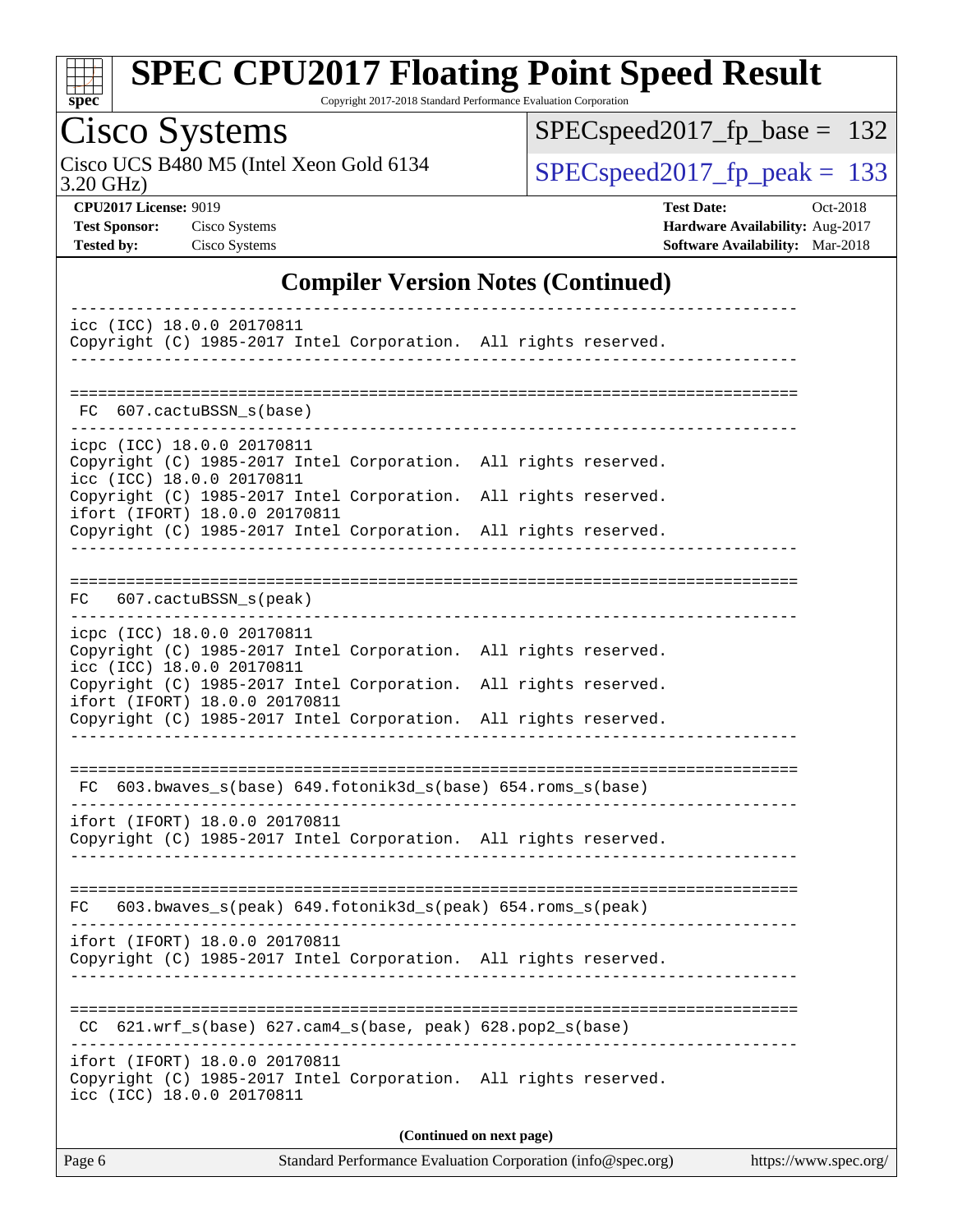

Copyright 2017-2018 Standard Performance Evaluation Corporation

### Cisco Systems

3.20 GHz) Cisco UCS B480 M5 (Intel Xeon Gold 6134  $\vert$  SPECspeed2017 fp\_peak = 133

SPECspeed2017 fp base =  $132$ 

**[Test Sponsor:](http://www.spec.org/auto/cpu2017/Docs/result-fields.html#TestSponsor)** Cisco Systems **[Hardware Availability:](http://www.spec.org/auto/cpu2017/Docs/result-fields.html#HardwareAvailability)** Aug-2017

**[CPU2017 License:](http://www.spec.org/auto/cpu2017/Docs/result-fields.html#CPU2017License)** 9019 **[Test Date:](http://www.spec.org/auto/cpu2017/Docs/result-fields.html#TestDate)** Oct-2018 **[Tested by:](http://www.spec.org/auto/cpu2017/Docs/result-fields.html#Testedby)** Cisco Systems **[Software Availability:](http://www.spec.org/auto/cpu2017/Docs/result-fields.html#SoftwareAvailability)** Mar-2018

#### **[Compiler Version Notes \(Continued\)](http://www.spec.org/auto/cpu2017/Docs/result-fields.html#CompilerVersionNotes)**

Copyright (C) 1985-2017 Intel Corporation. All rights reserved.

============================================================================== CC 621.wrf\_s(peak) 628.pop2\_s(peak) ----------------------------------------------------------------------------- ifort (IFORT) 18.0.0 20170811 Copyright (C) 1985-2017 Intel Corporation. All rights reserved. icc (ICC) 18.0.0 20170811 Copyright (C) 1985-2017 Intel Corporation. All rights reserved. ------------------------------------------------------------------------------

------------------------------------------------------------------------------

#### **[Base Compiler Invocation](http://www.spec.org/auto/cpu2017/Docs/result-fields.html#BaseCompilerInvocation)**

[C benchmarks](http://www.spec.org/auto/cpu2017/Docs/result-fields.html#Cbenchmarks): [icc -m64 -std=c11](http://www.spec.org/cpu2017/results/res2018q4/cpu2017-20181113-09747.flags.html#user_CCbase_intel_icc_64bit_c11_33ee0cdaae7deeeab2a9725423ba97205ce30f63b9926c2519791662299b76a0318f32ddfffdc46587804de3178b4f9328c46fa7c2b0cd779d7a61945c91cd35)

[Fortran benchmarks](http://www.spec.org/auto/cpu2017/Docs/result-fields.html#Fortranbenchmarks): [ifort -m64](http://www.spec.org/cpu2017/results/res2018q4/cpu2017-20181113-09747.flags.html#user_FCbase_intel_ifort_64bit_24f2bb282fbaeffd6157abe4f878425411749daecae9a33200eee2bee2fe76f3b89351d69a8130dd5949958ce389cf37ff59a95e7a40d588e8d3a57e0c3fd751)

[Benchmarks using both Fortran and C](http://www.spec.org/auto/cpu2017/Docs/result-fields.html#BenchmarksusingbothFortranandC): [ifort -m64](http://www.spec.org/cpu2017/results/res2018q4/cpu2017-20181113-09747.flags.html#user_CC_FCbase_intel_ifort_64bit_24f2bb282fbaeffd6157abe4f878425411749daecae9a33200eee2bee2fe76f3b89351d69a8130dd5949958ce389cf37ff59a95e7a40d588e8d3a57e0c3fd751) [icc -m64 -std=c11](http://www.spec.org/cpu2017/results/res2018q4/cpu2017-20181113-09747.flags.html#user_CC_FCbase_intel_icc_64bit_c11_33ee0cdaae7deeeab2a9725423ba97205ce30f63b9926c2519791662299b76a0318f32ddfffdc46587804de3178b4f9328c46fa7c2b0cd779d7a61945c91cd35)

[Benchmarks using Fortran, C, and C++:](http://www.spec.org/auto/cpu2017/Docs/result-fields.html#BenchmarksusingFortranCandCXX) [icpc -m64](http://www.spec.org/cpu2017/results/res2018q4/cpu2017-20181113-09747.flags.html#user_CC_CXX_FCbase_intel_icpc_64bit_4ecb2543ae3f1412ef961e0650ca070fec7b7afdcd6ed48761b84423119d1bf6bdf5cad15b44d48e7256388bc77273b966e5eb805aefd121eb22e9299b2ec9d9) [icc -m64 -std=c11](http://www.spec.org/cpu2017/results/res2018q4/cpu2017-20181113-09747.flags.html#user_CC_CXX_FCbase_intel_icc_64bit_c11_33ee0cdaae7deeeab2a9725423ba97205ce30f63b9926c2519791662299b76a0318f32ddfffdc46587804de3178b4f9328c46fa7c2b0cd779d7a61945c91cd35) [ifort -m64](http://www.spec.org/cpu2017/results/res2018q4/cpu2017-20181113-09747.flags.html#user_CC_CXX_FCbase_intel_ifort_64bit_24f2bb282fbaeffd6157abe4f878425411749daecae9a33200eee2bee2fe76f3b89351d69a8130dd5949958ce389cf37ff59a95e7a40d588e8d3a57e0c3fd751)

#### **[Base Portability Flags](http://www.spec.org/auto/cpu2017/Docs/result-fields.html#BasePortabilityFlags)**

 603.bwaves\_s: [-DSPEC\\_LP64](http://www.spec.org/cpu2017/results/res2018q4/cpu2017-20181113-09747.flags.html#suite_basePORTABILITY603_bwaves_s_DSPEC_LP64) 607.cactuBSSN\_s: [-DSPEC\\_LP64](http://www.spec.org/cpu2017/results/res2018q4/cpu2017-20181113-09747.flags.html#suite_basePORTABILITY607_cactuBSSN_s_DSPEC_LP64) 619.lbm\_s: [-DSPEC\\_LP64](http://www.spec.org/cpu2017/results/res2018q4/cpu2017-20181113-09747.flags.html#suite_basePORTABILITY619_lbm_s_DSPEC_LP64) 621.wrf\_s: [-DSPEC\\_LP64](http://www.spec.org/cpu2017/results/res2018q4/cpu2017-20181113-09747.flags.html#suite_basePORTABILITY621_wrf_s_DSPEC_LP64) [-DSPEC\\_CASE\\_FLAG](http://www.spec.org/cpu2017/results/res2018q4/cpu2017-20181113-09747.flags.html#b621.wrf_s_baseCPORTABILITY_DSPEC_CASE_FLAG) [-convert big\\_endian](http://www.spec.org/cpu2017/results/res2018q4/cpu2017-20181113-09747.flags.html#user_baseFPORTABILITY621_wrf_s_convert_big_endian_c3194028bc08c63ac5d04de18c48ce6d347e4e562e8892b8bdbdc0214820426deb8554edfa529a3fb25a586e65a3d812c835984020483e7e73212c4d31a38223) 627.cam4\_s: [-DSPEC\\_LP64](http://www.spec.org/cpu2017/results/res2018q4/cpu2017-20181113-09747.flags.html#suite_basePORTABILITY627_cam4_s_DSPEC_LP64) [-DSPEC\\_CASE\\_FLAG](http://www.spec.org/cpu2017/results/res2018q4/cpu2017-20181113-09747.flags.html#b627.cam4_s_baseCPORTABILITY_DSPEC_CASE_FLAG) 628.pop2\_s: [-DSPEC\\_LP64](http://www.spec.org/cpu2017/results/res2018q4/cpu2017-20181113-09747.flags.html#suite_basePORTABILITY628_pop2_s_DSPEC_LP64) [-DSPEC\\_CASE\\_FLAG](http://www.spec.org/cpu2017/results/res2018q4/cpu2017-20181113-09747.flags.html#b628.pop2_s_baseCPORTABILITY_DSPEC_CASE_FLAG) [-convert big\\_endian](http://www.spec.org/cpu2017/results/res2018q4/cpu2017-20181113-09747.flags.html#user_baseFPORTABILITY628_pop2_s_convert_big_endian_c3194028bc08c63ac5d04de18c48ce6d347e4e562e8892b8bdbdc0214820426deb8554edfa529a3fb25a586e65a3d812c835984020483e7e73212c4d31a38223) [-assume byterecl](http://www.spec.org/cpu2017/results/res2018q4/cpu2017-20181113-09747.flags.html#user_baseFPORTABILITY628_pop2_s_assume_byterecl_7e47d18b9513cf18525430bbf0f2177aa9bf368bc7a059c09b2c06a34b53bd3447c950d3f8d6c70e3faf3a05c8557d66a5798b567902e8849adc142926523472) 638.imagick\_s: [-DSPEC\\_LP64](http://www.spec.org/cpu2017/results/res2018q4/cpu2017-20181113-09747.flags.html#suite_basePORTABILITY638_imagick_s_DSPEC_LP64) 644.nab\_s: [-DSPEC\\_LP64](http://www.spec.org/cpu2017/results/res2018q4/cpu2017-20181113-09747.flags.html#suite_basePORTABILITY644_nab_s_DSPEC_LP64) 649.fotonik3d\_s: [-DSPEC\\_LP64](http://www.spec.org/cpu2017/results/res2018q4/cpu2017-20181113-09747.flags.html#suite_basePORTABILITY649_fotonik3d_s_DSPEC_LP64) 654.roms\_s: [-DSPEC\\_LP64](http://www.spec.org/cpu2017/results/res2018q4/cpu2017-20181113-09747.flags.html#suite_basePORTABILITY654_roms_s_DSPEC_LP64)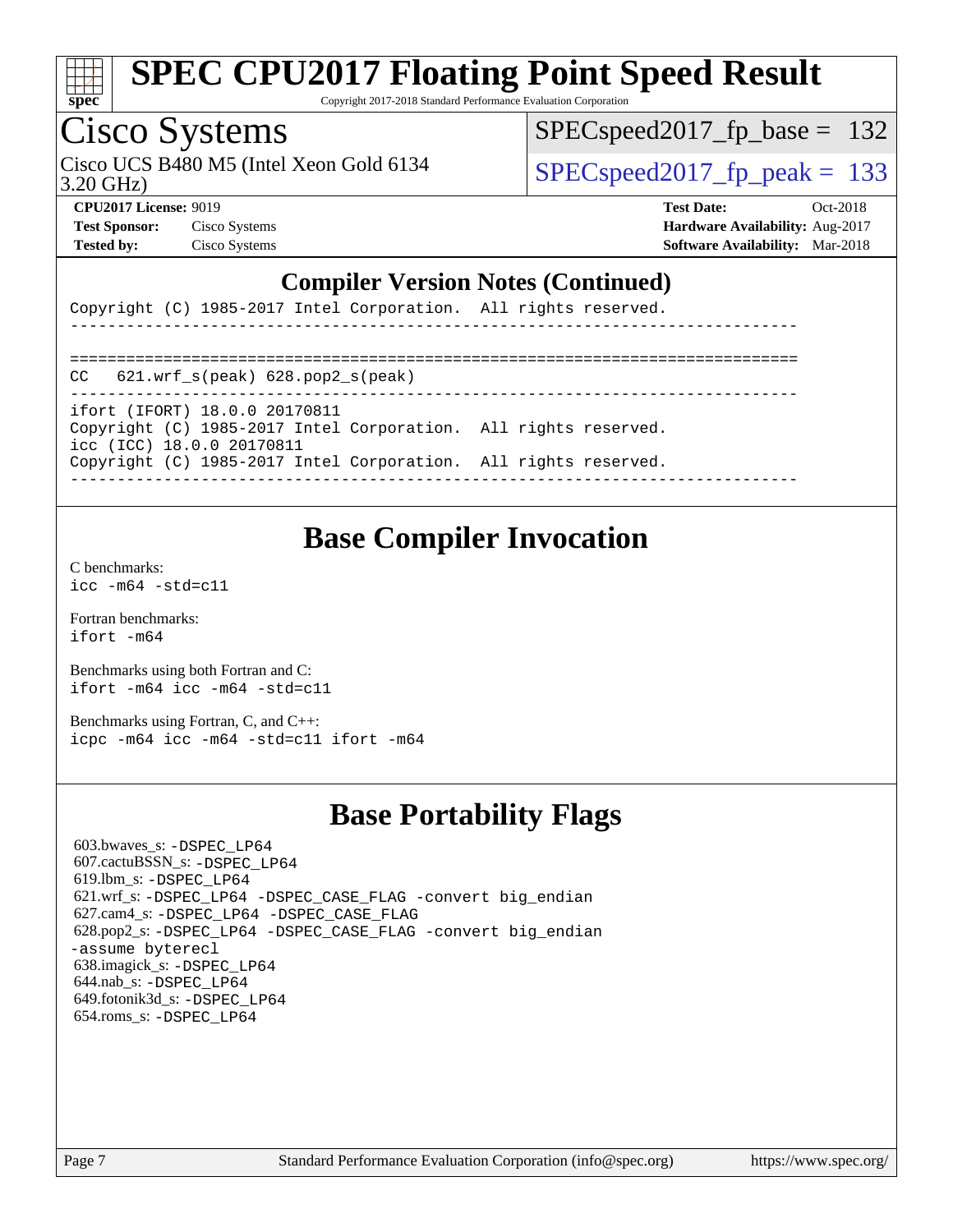

Copyright 2017-2018 Standard Performance Evaluation Corporation

### Cisco Systems

3.20 GHz) Cisco UCS B480 M5 (Intel Xeon Gold 6134  $\vert$  SPECspeed2017 fp\_peak = 133

SPECspeed2017 fp base =  $132$ 

**[CPU2017 License:](http://www.spec.org/auto/cpu2017/Docs/result-fields.html#CPU2017License)** 9019 **[Test Date:](http://www.spec.org/auto/cpu2017/Docs/result-fields.html#TestDate)** Oct-2018 **[Test Sponsor:](http://www.spec.org/auto/cpu2017/Docs/result-fields.html#TestSponsor)** Cisco Systems **[Hardware Availability:](http://www.spec.org/auto/cpu2017/Docs/result-fields.html#HardwareAvailability)** Aug-2017 **[Tested by:](http://www.spec.org/auto/cpu2017/Docs/result-fields.html#Testedby)** Cisco Systems **[Software Availability:](http://www.spec.org/auto/cpu2017/Docs/result-fields.html#SoftwareAvailability)** Mar-2018

### **[Base Optimization Flags](http://www.spec.org/auto/cpu2017/Docs/result-fields.html#BaseOptimizationFlags)**

[C benchmarks](http://www.spec.org/auto/cpu2017/Docs/result-fields.html#Cbenchmarks):

[-xCORE-AVX512](http://www.spec.org/cpu2017/results/res2018q4/cpu2017-20181113-09747.flags.html#user_CCbase_f-xCORE-AVX512) [-ipo](http://www.spec.org/cpu2017/results/res2018q4/cpu2017-20181113-09747.flags.html#user_CCbase_f-ipo) [-O3](http://www.spec.org/cpu2017/results/res2018q4/cpu2017-20181113-09747.flags.html#user_CCbase_f-O3) [-no-prec-div](http://www.spec.org/cpu2017/results/res2018q4/cpu2017-20181113-09747.flags.html#user_CCbase_f-no-prec-div) [-qopt-prefetch](http://www.spec.org/cpu2017/results/res2018q4/cpu2017-20181113-09747.flags.html#user_CCbase_f-qopt-prefetch) [-ffinite-math-only](http://www.spec.org/cpu2017/results/res2018q4/cpu2017-20181113-09747.flags.html#user_CCbase_f_finite_math_only_cb91587bd2077682c4b38af759c288ed7c732db004271a9512da14a4f8007909a5f1427ecbf1a0fb78ff2a814402c6114ac565ca162485bbcae155b5e4258871) [-qopt-mem-layout-trans=3](http://www.spec.org/cpu2017/results/res2018q4/cpu2017-20181113-09747.flags.html#user_CCbase_f-qopt-mem-layout-trans_de80db37974c74b1f0e20d883f0b675c88c3b01e9d123adea9b28688d64333345fb62bc4a798493513fdb68f60282f9a726aa07f478b2f7113531aecce732043) [-qopenmp](http://www.spec.org/cpu2017/results/res2018q4/cpu2017-20181113-09747.flags.html#user_CCbase_qopenmp_16be0c44f24f464004c6784a7acb94aca937f053568ce72f94b139a11c7c168634a55f6653758ddd83bcf7b8463e8028bb0b48b77bcddc6b78d5d95bb1df2967) [-DSPEC\\_OPENMP](http://www.spec.org/cpu2017/results/res2018q4/cpu2017-20181113-09747.flags.html#suite_CCbase_DSPEC_OPENMP) [Fortran benchmarks:](http://www.spec.org/auto/cpu2017/Docs/result-fields.html#Fortranbenchmarks) [-DSPEC\\_OPENMP](http://www.spec.org/cpu2017/results/res2018q4/cpu2017-20181113-09747.flags.html#suite_FCbase_DSPEC_OPENMP) [-xCORE-AVX512](http://www.spec.org/cpu2017/results/res2018q4/cpu2017-20181113-09747.flags.html#user_FCbase_f-xCORE-AVX512) [-ipo](http://www.spec.org/cpu2017/results/res2018q4/cpu2017-20181113-09747.flags.html#user_FCbase_f-ipo) [-O3](http://www.spec.org/cpu2017/results/res2018q4/cpu2017-20181113-09747.flags.html#user_FCbase_f-O3) [-no-prec-div](http://www.spec.org/cpu2017/results/res2018q4/cpu2017-20181113-09747.flags.html#user_FCbase_f-no-prec-div) [-qopt-prefetch](http://www.spec.org/cpu2017/results/res2018q4/cpu2017-20181113-09747.flags.html#user_FCbase_f-qopt-prefetch) [-ffinite-math-only](http://www.spec.org/cpu2017/results/res2018q4/cpu2017-20181113-09747.flags.html#user_FCbase_f_finite_math_only_cb91587bd2077682c4b38af759c288ed7c732db004271a9512da14a4f8007909a5f1427ecbf1a0fb78ff2a814402c6114ac565ca162485bbcae155b5e4258871) [-qopt-mem-layout-trans=3](http://www.spec.org/cpu2017/results/res2018q4/cpu2017-20181113-09747.flags.html#user_FCbase_f-qopt-mem-layout-trans_de80db37974c74b1f0e20d883f0b675c88c3b01e9d123adea9b28688d64333345fb62bc4a798493513fdb68f60282f9a726aa07f478b2f7113531aecce732043) [-qopenmp](http://www.spec.org/cpu2017/results/res2018q4/cpu2017-20181113-09747.flags.html#user_FCbase_qopenmp_16be0c44f24f464004c6784a7acb94aca937f053568ce72f94b139a11c7c168634a55f6653758ddd83bcf7b8463e8028bb0b48b77bcddc6b78d5d95bb1df2967) [-nostandard-realloc-lhs](http://www.spec.org/cpu2017/results/res2018q4/cpu2017-20181113-09747.flags.html#user_FCbase_f_2003_std_realloc_82b4557e90729c0f113870c07e44d33d6f5a304b4f63d4c15d2d0f1fab99f5daaed73bdb9275d9ae411527f28b936061aa8b9c8f2d63842963b95c9dd6426b8a) [-align array32byte](http://www.spec.org/cpu2017/results/res2018q4/cpu2017-20181113-09747.flags.html#user_FCbase_align_array32byte_b982fe038af199962ba9a80c053b8342c548c85b40b8e86eb3cc33dee0d7986a4af373ac2d51c3f7cf710a18d62fdce2948f201cd044323541f22fc0fffc51b6) [Benchmarks using both Fortran and C](http://www.spec.org/auto/cpu2017/Docs/result-fields.html#BenchmarksusingbothFortranandC):

[-xCORE-AVX512](http://www.spec.org/cpu2017/results/res2018q4/cpu2017-20181113-09747.flags.html#user_CC_FCbase_f-xCORE-AVX512) [-ipo](http://www.spec.org/cpu2017/results/res2018q4/cpu2017-20181113-09747.flags.html#user_CC_FCbase_f-ipo) [-O3](http://www.spec.org/cpu2017/results/res2018q4/cpu2017-20181113-09747.flags.html#user_CC_FCbase_f-O3) [-no-prec-div](http://www.spec.org/cpu2017/results/res2018q4/cpu2017-20181113-09747.flags.html#user_CC_FCbase_f-no-prec-div) [-qopt-prefetch](http://www.spec.org/cpu2017/results/res2018q4/cpu2017-20181113-09747.flags.html#user_CC_FCbase_f-qopt-prefetch) [-ffinite-math-only](http://www.spec.org/cpu2017/results/res2018q4/cpu2017-20181113-09747.flags.html#user_CC_FCbase_f_finite_math_only_cb91587bd2077682c4b38af759c288ed7c732db004271a9512da14a4f8007909a5f1427ecbf1a0fb78ff2a814402c6114ac565ca162485bbcae155b5e4258871) [-qopt-mem-layout-trans=3](http://www.spec.org/cpu2017/results/res2018q4/cpu2017-20181113-09747.flags.html#user_CC_FCbase_f-qopt-mem-layout-trans_de80db37974c74b1f0e20d883f0b675c88c3b01e9d123adea9b28688d64333345fb62bc4a798493513fdb68f60282f9a726aa07f478b2f7113531aecce732043) [-qopenmp](http://www.spec.org/cpu2017/results/res2018q4/cpu2017-20181113-09747.flags.html#user_CC_FCbase_qopenmp_16be0c44f24f464004c6784a7acb94aca937f053568ce72f94b139a11c7c168634a55f6653758ddd83bcf7b8463e8028bb0b48b77bcddc6b78d5d95bb1df2967) [-DSPEC\\_OPENMP](http://www.spec.org/cpu2017/results/res2018q4/cpu2017-20181113-09747.flags.html#suite_CC_FCbase_DSPEC_OPENMP) [-nostandard-realloc-lhs](http://www.spec.org/cpu2017/results/res2018q4/cpu2017-20181113-09747.flags.html#user_CC_FCbase_f_2003_std_realloc_82b4557e90729c0f113870c07e44d33d6f5a304b4f63d4c15d2d0f1fab99f5daaed73bdb9275d9ae411527f28b936061aa8b9c8f2d63842963b95c9dd6426b8a) [-align array32byte](http://www.spec.org/cpu2017/results/res2018q4/cpu2017-20181113-09747.flags.html#user_CC_FCbase_align_array32byte_b982fe038af199962ba9a80c053b8342c548c85b40b8e86eb3cc33dee0d7986a4af373ac2d51c3f7cf710a18d62fdce2948f201cd044323541f22fc0fffc51b6)

[Benchmarks using Fortran, C, and C++](http://www.spec.org/auto/cpu2017/Docs/result-fields.html#BenchmarksusingFortranCandCXX):

[-xCORE-AVX512](http://www.spec.org/cpu2017/results/res2018q4/cpu2017-20181113-09747.flags.html#user_CC_CXX_FCbase_f-xCORE-AVX512) [-ipo](http://www.spec.org/cpu2017/results/res2018q4/cpu2017-20181113-09747.flags.html#user_CC_CXX_FCbase_f-ipo) [-O3](http://www.spec.org/cpu2017/results/res2018q4/cpu2017-20181113-09747.flags.html#user_CC_CXX_FCbase_f-O3) [-no-prec-div](http://www.spec.org/cpu2017/results/res2018q4/cpu2017-20181113-09747.flags.html#user_CC_CXX_FCbase_f-no-prec-div) [-qopt-prefetch](http://www.spec.org/cpu2017/results/res2018q4/cpu2017-20181113-09747.flags.html#user_CC_CXX_FCbase_f-qopt-prefetch) [-ffinite-math-only](http://www.spec.org/cpu2017/results/res2018q4/cpu2017-20181113-09747.flags.html#user_CC_CXX_FCbase_f_finite_math_only_cb91587bd2077682c4b38af759c288ed7c732db004271a9512da14a4f8007909a5f1427ecbf1a0fb78ff2a814402c6114ac565ca162485bbcae155b5e4258871) [-qopt-mem-layout-trans=3](http://www.spec.org/cpu2017/results/res2018q4/cpu2017-20181113-09747.flags.html#user_CC_CXX_FCbase_f-qopt-mem-layout-trans_de80db37974c74b1f0e20d883f0b675c88c3b01e9d123adea9b28688d64333345fb62bc4a798493513fdb68f60282f9a726aa07f478b2f7113531aecce732043) [-qopenmp](http://www.spec.org/cpu2017/results/res2018q4/cpu2017-20181113-09747.flags.html#user_CC_CXX_FCbase_qopenmp_16be0c44f24f464004c6784a7acb94aca937f053568ce72f94b139a11c7c168634a55f6653758ddd83bcf7b8463e8028bb0b48b77bcddc6b78d5d95bb1df2967) [-DSPEC\\_OPENMP](http://www.spec.org/cpu2017/results/res2018q4/cpu2017-20181113-09747.flags.html#suite_CC_CXX_FCbase_DSPEC_OPENMP) [-nostandard-realloc-lhs](http://www.spec.org/cpu2017/results/res2018q4/cpu2017-20181113-09747.flags.html#user_CC_CXX_FCbase_f_2003_std_realloc_82b4557e90729c0f113870c07e44d33d6f5a304b4f63d4c15d2d0f1fab99f5daaed73bdb9275d9ae411527f28b936061aa8b9c8f2d63842963b95c9dd6426b8a) [-align array32byte](http://www.spec.org/cpu2017/results/res2018q4/cpu2017-20181113-09747.flags.html#user_CC_CXX_FCbase_align_array32byte_b982fe038af199962ba9a80c053b8342c548c85b40b8e86eb3cc33dee0d7986a4af373ac2d51c3f7cf710a18d62fdce2948f201cd044323541f22fc0fffc51b6)

### **[Peak Compiler Invocation](http://www.spec.org/auto/cpu2017/Docs/result-fields.html#PeakCompilerInvocation)**

[C benchmarks](http://www.spec.org/auto/cpu2017/Docs/result-fields.html#Cbenchmarks): [icc -m64 -std=c11](http://www.spec.org/cpu2017/results/res2018q4/cpu2017-20181113-09747.flags.html#user_CCpeak_intel_icc_64bit_c11_33ee0cdaae7deeeab2a9725423ba97205ce30f63b9926c2519791662299b76a0318f32ddfffdc46587804de3178b4f9328c46fa7c2b0cd779d7a61945c91cd35)

[Fortran benchmarks](http://www.spec.org/auto/cpu2017/Docs/result-fields.html#Fortranbenchmarks): [ifort -m64](http://www.spec.org/cpu2017/results/res2018q4/cpu2017-20181113-09747.flags.html#user_FCpeak_intel_ifort_64bit_24f2bb282fbaeffd6157abe4f878425411749daecae9a33200eee2bee2fe76f3b89351d69a8130dd5949958ce389cf37ff59a95e7a40d588e8d3a57e0c3fd751)

[Benchmarks using both Fortran and C](http://www.spec.org/auto/cpu2017/Docs/result-fields.html#BenchmarksusingbothFortranandC): [ifort -m64](http://www.spec.org/cpu2017/results/res2018q4/cpu2017-20181113-09747.flags.html#user_CC_FCpeak_intel_ifort_64bit_24f2bb282fbaeffd6157abe4f878425411749daecae9a33200eee2bee2fe76f3b89351d69a8130dd5949958ce389cf37ff59a95e7a40d588e8d3a57e0c3fd751) [icc -m64 -std=c11](http://www.spec.org/cpu2017/results/res2018q4/cpu2017-20181113-09747.flags.html#user_CC_FCpeak_intel_icc_64bit_c11_33ee0cdaae7deeeab2a9725423ba97205ce30f63b9926c2519791662299b76a0318f32ddfffdc46587804de3178b4f9328c46fa7c2b0cd779d7a61945c91cd35)

[Benchmarks using Fortran, C, and C++:](http://www.spec.org/auto/cpu2017/Docs/result-fields.html#BenchmarksusingFortranCandCXX) [icpc -m64](http://www.spec.org/cpu2017/results/res2018q4/cpu2017-20181113-09747.flags.html#user_CC_CXX_FCpeak_intel_icpc_64bit_4ecb2543ae3f1412ef961e0650ca070fec7b7afdcd6ed48761b84423119d1bf6bdf5cad15b44d48e7256388bc77273b966e5eb805aefd121eb22e9299b2ec9d9) [icc -m64 -std=c11](http://www.spec.org/cpu2017/results/res2018q4/cpu2017-20181113-09747.flags.html#user_CC_CXX_FCpeak_intel_icc_64bit_c11_33ee0cdaae7deeeab2a9725423ba97205ce30f63b9926c2519791662299b76a0318f32ddfffdc46587804de3178b4f9328c46fa7c2b0cd779d7a61945c91cd35) [ifort -m64](http://www.spec.org/cpu2017/results/res2018q4/cpu2017-20181113-09747.flags.html#user_CC_CXX_FCpeak_intel_ifort_64bit_24f2bb282fbaeffd6157abe4f878425411749daecae9a33200eee2bee2fe76f3b89351d69a8130dd5949958ce389cf37ff59a95e7a40d588e8d3a57e0c3fd751)

### **[Peak Portability Flags](http://www.spec.org/auto/cpu2017/Docs/result-fields.html#PeakPortabilityFlags)**

Same as Base Portability Flags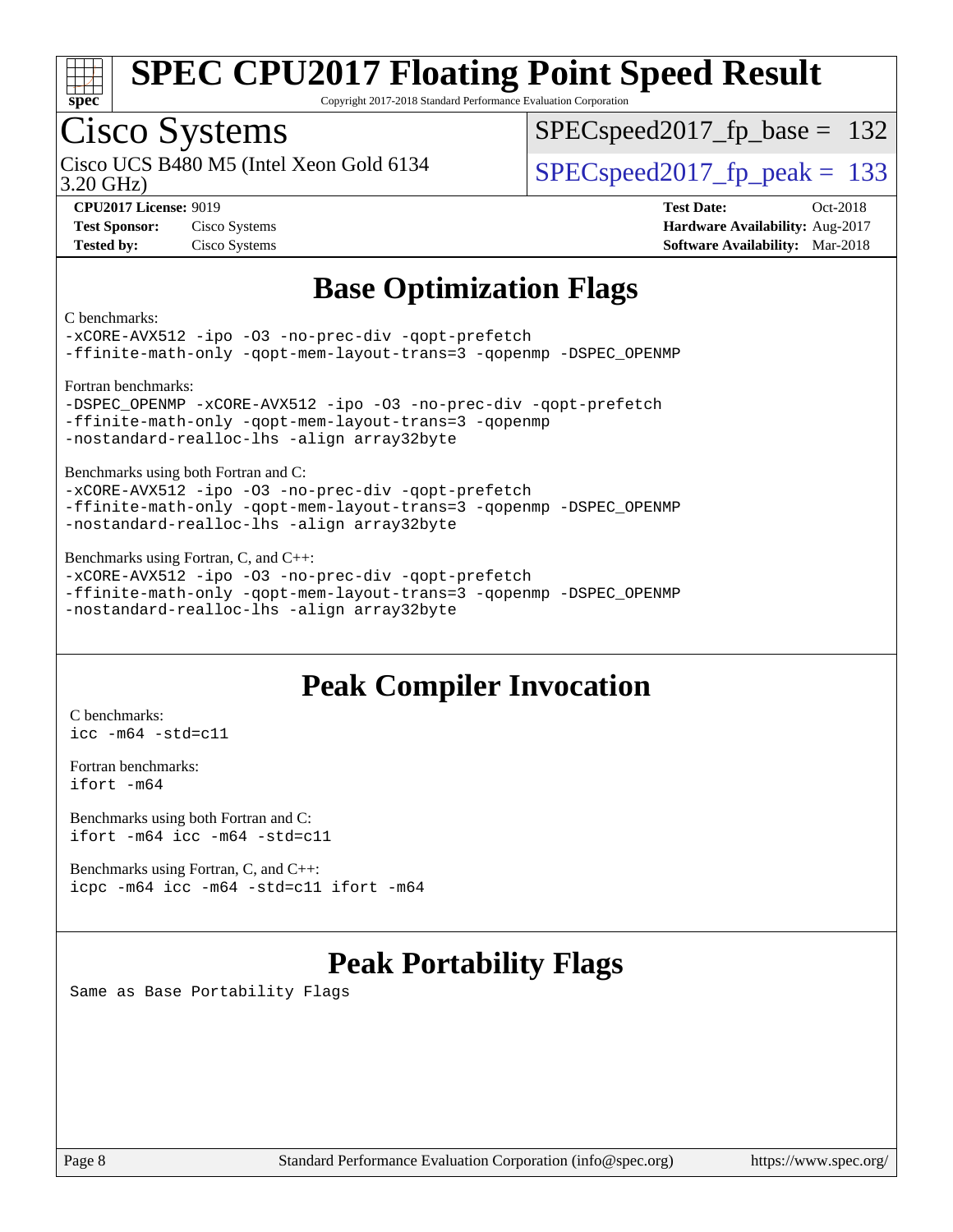

Copyright 2017-2018 Standard Performance Evaluation Corporation

### Cisco Systems

3.20 GHz) Cisco UCS B480 M5 (Intel Xeon Gold 6134  $\vert$  SPECspeed2017 fp\_peak = 133

SPECspeed2017 fp base =  $132$ 

**[CPU2017 License:](http://www.spec.org/auto/cpu2017/Docs/result-fields.html#CPU2017License)** 9019 **[Test Date:](http://www.spec.org/auto/cpu2017/Docs/result-fields.html#TestDate)** Oct-2018 **[Test Sponsor:](http://www.spec.org/auto/cpu2017/Docs/result-fields.html#TestSponsor)** Cisco Systems **[Hardware Availability:](http://www.spec.org/auto/cpu2017/Docs/result-fields.html#HardwareAvailability)** Aug-2017 **[Tested by:](http://www.spec.org/auto/cpu2017/Docs/result-fields.html#Testedby)** Cisco Systems **[Software Availability:](http://www.spec.org/auto/cpu2017/Docs/result-fields.html#SoftwareAvailability)** Mar-2018

### **[Peak Optimization Flags](http://www.spec.org/auto/cpu2017/Docs/result-fields.html#PeakOptimizationFlags)**

#### [C benchmarks:](http://www.spec.org/auto/cpu2017/Docs/result-fields.html#Cbenchmarks)

 619.lbm\_s: [-prof-gen](http://www.spec.org/cpu2017/results/res2018q4/cpu2017-20181113-09747.flags.html#user_peakPASS1_CFLAGSPASS1_LDFLAGS619_lbm_s_prof_gen_5aa4926d6013ddb2a31985c654b3eb18169fc0c6952a63635c234f711e6e63dd76e94ad52365559451ec499a2cdb89e4dc58ba4c67ef54ca681ffbe1461d6b36)(pass 1) [-prof-use](http://www.spec.org/cpu2017/results/res2018q4/cpu2017-20181113-09747.flags.html#user_peakPASS2_CFLAGSPASS2_LDFLAGS619_lbm_s_prof_use_1a21ceae95f36a2b53c25747139a6c16ca95bd9def2a207b4f0849963b97e94f5260e30a0c64f4bb623698870e679ca08317ef8150905d41bd88c6f78df73f19)(pass 2) [-O2](http://www.spec.org/cpu2017/results/res2018q4/cpu2017-20181113-09747.flags.html#user_peakPASS1_COPTIMIZE619_lbm_s_f-O2) [-xCORE-AVX512](http://www.spec.org/cpu2017/results/res2018q4/cpu2017-20181113-09747.flags.html#user_peakPASS2_COPTIMIZE619_lbm_s_f-xCORE-AVX512) [-qopt-prefetch](http://www.spec.org/cpu2017/results/res2018q4/cpu2017-20181113-09747.flags.html#user_peakPASS1_COPTIMIZEPASS2_COPTIMIZE619_lbm_s_f-qopt-prefetch) [-ipo](http://www.spec.org/cpu2017/results/res2018q4/cpu2017-20181113-09747.flags.html#user_peakPASS2_COPTIMIZE619_lbm_s_f-ipo) [-O3](http://www.spec.org/cpu2017/results/res2018q4/cpu2017-20181113-09747.flags.html#user_peakPASS2_COPTIMIZE619_lbm_s_f-O3) [-ffinite-math-only](http://www.spec.org/cpu2017/results/res2018q4/cpu2017-20181113-09747.flags.html#user_peakPASS1_COPTIMIZEPASS2_COPTIMIZE619_lbm_s_f_finite_math_only_cb91587bd2077682c4b38af759c288ed7c732db004271a9512da14a4f8007909a5f1427ecbf1a0fb78ff2a814402c6114ac565ca162485bbcae155b5e4258871) [-no-prec-div](http://www.spec.org/cpu2017/results/res2018q4/cpu2017-20181113-09747.flags.html#user_peakPASS2_COPTIMIZE619_lbm_s_f-no-prec-div) [-qopt-mem-layout-trans=3](http://www.spec.org/cpu2017/results/res2018q4/cpu2017-20181113-09747.flags.html#user_peakPASS1_COPTIMIZEPASS2_COPTIMIZE619_lbm_s_f-qopt-mem-layout-trans_de80db37974c74b1f0e20d883f0b675c88c3b01e9d123adea9b28688d64333345fb62bc4a798493513fdb68f60282f9a726aa07f478b2f7113531aecce732043) [-DSPEC\\_SUPPRESS\\_OPENMP](http://www.spec.org/cpu2017/results/res2018q4/cpu2017-20181113-09747.flags.html#suite_peakPASS1_COPTIMIZE619_lbm_s_DSPEC_SUPPRESS_OPENMP) [-qopenmp](http://www.spec.org/cpu2017/results/res2018q4/cpu2017-20181113-09747.flags.html#user_peakPASS2_COPTIMIZE619_lbm_s_qopenmp_16be0c44f24f464004c6784a7acb94aca937f053568ce72f94b139a11c7c168634a55f6653758ddd83bcf7b8463e8028bb0b48b77bcddc6b78d5d95bb1df2967) [-DSPEC\\_OPENMP](http://www.spec.org/cpu2017/results/res2018q4/cpu2017-20181113-09747.flags.html#suite_peakPASS2_COPTIMIZE619_lbm_s_DSPEC_OPENMP) 638.imagick\_s: [-xCORE-AVX512](http://www.spec.org/cpu2017/results/res2018q4/cpu2017-20181113-09747.flags.html#user_peakCOPTIMIZE638_imagick_s_f-xCORE-AVX512) [-ipo](http://www.spec.org/cpu2017/results/res2018q4/cpu2017-20181113-09747.flags.html#user_peakCOPTIMIZE638_imagick_s_f-ipo) [-O3](http://www.spec.org/cpu2017/results/res2018q4/cpu2017-20181113-09747.flags.html#user_peakCOPTIMIZE638_imagick_s_f-O3) [-no-prec-div](http://www.spec.org/cpu2017/results/res2018q4/cpu2017-20181113-09747.flags.html#user_peakCOPTIMIZE638_imagick_s_f-no-prec-div) [-qopt-prefetch](http://www.spec.org/cpu2017/results/res2018q4/cpu2017-20181113-09747.flags.html#user_peakCOPTIMIZE638_imagick_s_f-qopt-prefetch) [-ffinite-math-only](http://www.spec.org/cpu2017/results/res2018q4/cpu2017-20181113-09747.flags.html#user_peakCOPTIMIZE638_imagick_s_f_finite_math_only_cb91587bd2077682c4b38af759c288ed7c732db004271a9512da14a4f8007909a5f1427ecbf1a0fb78ff2a814402c6114ac565ca162485bbcae155b5e4258871) [-qopt-mem-layout-trans=3](http://www.spec.org/cpu2017/results/res2018q4/cpu2017-20181113-09747.flags.html#user_peakCOPTIMIZE638_imagick_s_f-qopt-mem-layout-trans_de80db37974c74b1f0e20d883f0b675c88c3b01e9d123adea9b28688d64333345fb62bc4a798493513fdb68f60282f9a726aa07f478b2f7113531aecce732043) [-qopenmp](http://www.spec.org/cpu2017/results/res2018q4/cpu2017-20181113-09747.flags.html#user_peakCOPTIMIZE638_imagick_s_qopenmp_16be0c44f24f464004c6784a7acb94aca937f053568ce72f94b139a11c7c168634a55f6653758ddd83bcf7b8463e8028bb0b48b77bcddc6b78d5d95bb1df2967) [-DSPEC\\_OPENMP](http://www.spec.org/cpu2017/results/res2018q4/cpu2017-20181113-09747.flags.html#suite_peakCOPTIMIZE638_imagick_s_DSPEC_OPENMP) 644.nab\_s: Same as 638.imagick\_s [Fortran benchmarks](http://www.spec.org/auto/cpu2017/Docs/result-fields.html#Fortranbenchmarks): [-prof-gen](http://www.spec.org/cpu2017/results/res2018q4/cpu2017-20181113-09747.flags.html#user_FCpeak_prof_gen_5aa4926d6013ddb2a31985c654b3eb18169fc0c6952a63635c234f711e6e63dd76e94ad52365559451ec499a2cdb89e4dc58ba4c67ef54ca681ffbe1461d6b36)(pass 1) [-prof-use](http://www.spec.org/cpu2017/results/res2018q4/cpu2017-20181113-09747.flags.html#user_FCpeak_prof_use_1a21ceae95f36a2b53c25747139a6c16ca95bd9def2a207b4f0849963b97e94f5260e30a0c64f4bb623698870e679ca08317ef8150905d41bd88c6f78df73f19)(pass 2) [-DSPEC\\_SUPPRESS\\_OPENMP](http://www.spec.org/cpu2017/results/res2018q4/cpu2017-20181113-09747.flags.html#suite_FCpeak_DSPEC_SUPPRESS_OPENMP) [-DSPEC\\_OPENMP](http://www.spec.org/cpu2017/results/res2018q4/cpu2017-20181113-09747.flags.html#suite_FCpeak_DSPEC_OPENMP) [-O2](http://www.spec.org/cpu2017/results/res2018q4/cpu2017-20181113-09747.flags.html#user_FCpeak_f-O2) [-xCORE-AVX512](http://www.spec.org/cpu2017/results/res2018q4/cpu2017-20181113-09747.flags.html#user_FCpeak_f-xCORE-AVX512) [-qopt-prefetch](http://www.spec.org/cpu2017/results/res2018q4/cpu2017-20181113-09747.flags.html#user_FCpeak_f-qopt-prefetch) [-ipo](http://www.spec.org/cpu2017/results/res2018q4/cpu2017-20181113-09747.flags.html#user_FCpeak_f-ipo) [-O3](http://www.spec.org/cpu2017/results/res2018q4/cpu2017-20181113-09747.flags.html#user_FCpeak_f-O3) [-ffinite-math-only](http://www.spec.org/cpu2017/results/res2018q4/cpu2017-20181113-09747.flags.html#user_FCpeak_f_finite_math_only_cb91587bd2077682c4b38af759c288ed7c732db004271a9512da14a4f8007909a5f1427ecbf1a0fb78ff2a814402c6114ac565ca162485bbcae155b5e4258871) [-no-prec-div](http://www.spec.org/cpu2017/results/res2018q4/cpu2017-20181113-09747.flags.html#user_FCpeak_f-no-prec-div) [-qopt-mem-layout-trans=3](http://www.spec.org/cpu2017/results/res2018q4/cpu2017-20181113-09747.flags.html#user_FCpeak_f-qopt-mem-layout-trans_de80db37974c74b1f0e20d883f0b675c88c3b01e9d123adea9b28688d64333345fb62bc4a798493513fdb68f60282f9a726aa07f478b2f7113531aecce732043) [-qopenmp](http://www.spec.org/cpu2017/results/res2018q4/cpu2017-20181113-09747.flags.html#user_FCpeak_qopenmp_16be0c44f24f464004c6784a7acb94aca937f053568ce72f94b139a11c7c168634a55f6653758ddd83bcf7b8463e8028bb0b48b77bcddc6b78d5d95bb1df2967) [-nostandard-realloc-lhs](http://www.spec.org/cpu2017/results/res2018q4/cpu2017-20181113-09747.flags.html#user_FCpeak_f_2003_std_realloc_82b4557e90729c0f113870c07e44d33d6f5a304b4f63d4c15d2d0f1fab99f5daaed73bdb9275d9ae411527f28b936061aa8b9c8f2d63842963b95c9dd6426b8a) [-align array32byte](http://www.spec.org/cpu2017/results/res2018q4/cpu2017-20181113-09747.flags.html#user_FCpeak_align_array32byte_b982fe038af199962ba9a80c053b8342c548c85b40b8e86eb3cc33dee0d7986a4af373ac2d51c3f7cf710a18d62fdce2948f201cd044323541f22fc0fffc51b6) [Benchmarks using both Fortran and C:](http://www.spec.org/auto/cpu2017/Docs/result-fields.html#BenchmarksusingbothFortranandC) 621.wrf\_s: [-prof-gen](http://www.spec.org/cpu2017/results/res2018q4/cpu2017-20181113-09747.flags.html#user_peakPASS1_CFLAGSPASS1_FFLAGSPASS1_LDFLAGS621_wrf_s_prof_gen_5aa4926d6013ddb2a31985c654b3eb18169fc0c6952a63635c234f711e6e63dd76e94ad52365559451ec499a2cdb89e4dc58ba4c67ef54ca681ffbe1461d6b36)(pass 1) [-prof-use](http://www.spec.org/cpu2017/results/res2018q4/cpu2017-20181113-09747.flags.html#user_peakPASS2_CFLAGSPASS2_FFLAGSPASS2_LDFLAGS621_wrf_s_prof_use_1a21ceae95f36a2b53c25747139a6c16ca95bd9def2a207b4f0849963b97e94f5260e30a0c64f4bb623698870e679ca08317ef8150905d41bd88c6f78df73f19)(pass 2) [-O2](http://www.spec.org/cpu2017/results/res2018q4/cpu2017-20181113-09747.flags.html#user_peakPASS1_COPTIMIZEPASS1_FOPTIMIZE621_wrf_s_f-O2) [-xCORE-AVX512](http://www.spec.org/cpu2017/results/res2018q4/cpu2017-20181113-09747.flags.html#user_peakPASS2_COPTIMIZEPASS2_FOPTIMIZE621_wrf_s_f-xCORE-AVX512) [-qopt-prefetch](http://www.spec.org/cpu2017/results/res2018q4/cpu2017-20181113-09747.flags.html#user_peakPASS1_COPTIMIZEPASS1_FOPTIMIZEPASS2_COPTIMIZEPASS2_FOPTIMIZE621_wrf_s_f-qopt-prefetch) [-ipo](http://www.spec.org/cpu2017/results/res2018q4/cpu2017-20181113-09747.flags.html#user_peakPASS2_COPTIMIZEPASS2_FOPTIMIZE621_wrf_s_f-ipo) [-O3](http://www.spec.org/cpu2017/results/res2018q4/cpu2017-20181113-09747.flags.html#user_peakPASS2_COPTIMIZEPASS2_FOPTIMIZE621_wrf_s_f-O3) [-ffinite-math-only](http://www.spec.org/cpu2017/results/res2018q4/cpu2017-20181113-09747.flags.html#user_peakPASS1_COPTIMIZEPASS1_FOPTIMIZEPASS2_COPTIMIZEPASS2_FOPTIMIZE621_wrf_s_f_finite_math_only_cb91587bd2077682c4b38af759c288ed7c732db004271a9512da14a4f8007909a5f1427ecbf1a0fb78ff2a814402c6114ac565ca162485bbcae155b5e4258871) [-no-prec-div](http://www.spec.org/cpu2017/results/res2018q4/cpu2017-20181113-09747.flags.html#user_peakPASS2_COPTIMIZEPASS2_FOPTIMIZE621_wrf_s_f-no-prec-div) [-qopt-mem-layout-trans=3](http://www.spec.org/cpu2017/results/res2018q4/cpu2017-20181113-09747.flags.html#user_peakPASS1_COPTIMIZEPASS1_FOPTIMIZEPASS2_COPTIMIZEPASS2_FOPTIMIZE621_wrf_s_f-qopt-mem-layout-trans_de80db37974c74b1f0e20d883f0b675c88c3b01e9d123adea9b28688d64333345fb62bc4a798493513fdb68f60282f9a726aa07f478b2f7113531aecce732043) [-DSPEC\\_SUPPRESS\\_OPENMP](http://www.spec.org/cpu2017/results/res2018q4/cpu2017-20181113-09747.flags.html#suite_peakPASS1_COPTIMIZEPASS1_FOPTIMIZE621_wrf_s_DSPEC_SUPPRESS_OPENMP) [-qopenmp](http://www.spec.org/cpu2017/results/res2018q4/cpu2017-20181113-09747.flags.html#user_peakPASS2_COPTIMIZEPASS2_FOPTIMIZE621_wrf_s_qopenmp_16be0c44f24f464004c6784a7acb94aca937f053568ce72f94b139a11c7c168634a55f6653758ddd83bcf7b8463e8028bb0b48b77bcddc6b78d5d95bb1df2967) [-DSPEC\\_OPENMP](http://www.spec.org/cpu2017/results/res2018q4/cpu2017-20181113-09747.flags.html#suite_peakPASS2_COPTIMIZEPASS2_FOPTIMIZE621_wrf_s_DSPEC_OPENMP) [-nostandard-realloc-lhs](http://www.spec.org/cpu2017/results/res2018q4/cpu2017-20181113-09747.flags.html#user_peakEXTRA_FOPTIMIZE621_wrf_s_f_2003_std_realloc_82b4557e90729c0f113870c07e44d33d6f5a304b4f63d4c15d2d0f1fab99f5daaed73bdb9275d9ae411527f28b936061aa8b9c8f2d63842963b95c9dd6426b8a) [-align array32byte](http://www.spec.org/cpu2017/results/res2018q4/cpu2017-20181113-09747.flags.html#user_peakEXTRA_FOPTIMIZE621_wrf_s_align_array32byte_b982fe038af199962ba9a80c053b8342c548c85b40b8e86eb3cc33dee0d7986a4af373ac2d51c3f7cf710a18d62fdce2948f201cd044323541f22fc0fffc51b6) 627.cam4\_s: [-xCORE-AVX512](http://www.spec.org/cpu2017/results/res2018q4/cpu2017-20181113-09747.flags.html#user_peakCOPTIMIZEFOPTIMIZE627_cam4_s_f-xCORE-AVX512) [-ipo](http://www.spec.org/cpu2017/results/res2018q4/cpu2017-20181113-09747.flags.html#user_peakCOPTIMIZEFOPTIMIZE627_cam4_s_f-ipo) [-O3](http://www.spec.org/cpu2017/results/res2018q4/cpu2017-20181113-09747.flags.html#user_peakCOPTIMIZEFOPTIMIZE627_cam4_s_f-O3) [-no-prec-div](http://www.spec.org/cpu2017/results/res2018q4/cpu2017-20181113-09747.flags.html#user_peakCOPTIMIZEFOPTIMIZE627_cam4_s_f-no-prec-div) [-qopt-prefetch](http://www.spec.org/cpu2017/results/res2018q4/cpu2017-20181113-09747.flags.html#user_peakCOPTIMIZEFOPTIMIZE627_cam4_s_f-qopt-prefetch) [-ffinite-math-only](http://www.spec.org/cpu2017/results/res2018q4/cpu2017-20181113-09747.flags.html#user_peakCOPTIMIZEFOPTIMIZE627_cam4_s_f_finite_math_only_cb91587bd2077682c4b38af759c288ed7c732db004271a9512da14a4f8007909a5f1427ecbf1a0fb78ff2a814402c6114ac565ca162485bbcae155b5e4258871) [-qopt-mem-layout-trans=3](http://www.spec.org/cpu2017/results/res2018q4/cpu2017-20181113-09747.flags.html#user_peakCOPTIMIZEFOPTIMIZE627_cam4_s_f-qopt-mem-layout-trans_de80db37974c74b1f0e20d883f0b675c88c3b01e9d123adea9b28688d64333345fb62bc4a798493513fdb68f60282f9a726aa07f478b2f7113531aecce732043) [-qopenmp](http://www.spec.org/cpu2017/results/res2018q4/cpu2017-20181113-09747.flags.html#user_peakCOPTIMIZEFOPTIMIZE627_cam4_s_qopenmp_16be0c44f24f464004c6784a7acb94aca937f053568ce72f94b139a11c7c168634a55f6653758ddd83bcf7b8463e8028bb0b48b77bcddc6b78d5d95bb1df2967) [-DSPEC\\_OPENMP](http://www.spec.org/cpu2017/results/res2018q4/cpu2017-20181113-09747.flags.html#suite_peakCOPTIMIZEFOPTIMIZE627_cam4_s_DSPEC_OPENMP) [-nostandard-realloc-lhs](http://www.spec.org/cpu2017/results/res2018q4/cpu2017-20181113-09747.flags.html#user_peakEXTRA_FOPTIMIZE627_cam4_s_f_2003_std_realloc_82b4557e90729c0f113870c07e44d33d6f5a304b4f63d4c15d2d0f1fab99f5daaed73bdb9275d9ae411527f28b936061aa8b9c8f2d63842963b95c9dd6426b8a) [-align array32byte](http://www.spec.org/cpu2017/results/res2018q4/cpu2017-20181113-09747.flags.html#user_peakEXTRA_FOPTIMIZE627_cam4_s_align_array32byte_b982fe038af199962ba9a80c053b8342c548c85b40b8e86eb3cc33dee0d7986a4af373ac2d51c3f7cf710a18d62fdce2948f201cd044323541f22fc0fffc51b6) 628.pop2\_s: Same as 621.wrf\_s [Benchmarks using Fortran, C, and C++:](http://www.spec.org/auto/cpu2017/Docs/result-fields.html#BenchmarksusingFortranCandCXX) [-prof-gen](http://www.spec.org/cpu2017/results/res2018q4/cpu2017-20181113-09747.flags.html#user_CC_CXX_FCpeak_prof_gen_5aa4926d6013ddb2a31985c654b3eb18169fc0c6952a63635c234f711e6e63dd76e94ad52365559451ec499a2cdb89e4dc58ba4c67ef54ca681ffbe1461d6b36)(pass 1) [-prof-use](http://www.spec.org/cpu2017/results/res2018q4/cpu2017-20181113-09747.flags.html#user_CC_CXX_FCpeak_prof_use_1a21ceae95f36a2b53c25747139a6c16ca95bd9def2a207b4f0849963b97e94f5260e30a0c64f4bb623698870e679ca08317ef8150905d41bd88c6f78df73f19)(pass 2) [-O2](http://www.spec.org/cpu2017/results/res2018q4/cpu2017-20181113-09747.flags.html#user_CC_CXX_FCpeak_f-O2) [-xCORE-AVX512](http://www.spec.org/cpu2017/results/res2018q4/cpu2017-20181113-09747.flags.html#user_CC_CXX_FCpeak_f-xCORE-AVX512) [-qopt-prefetch](http://www.spec.org/cpu2017/results/res2018q4/cpu2017-20181113-09747.flags.html#user_CC_CXX_FCpeak_f-qopt-prefetch) [-ipo](http://www.spec.org/cpu2017/results/res2018q4/cpu2017-20181113-09747.flags.html#user_CC_CXX_FCpeak_f-ipo) [-O3](http://www.spec.org/cpu2017/results/res2018q4/cpu2017-20181113-09747.flags.html#user_CC_CXX_FCpeak_f-O3) [-ffinite-math-only](http://www.spec.org/cpu2017/results/res2018q4/cpu2017-20181113-09747.flags.html#user_CC_CXX_FCpeak_f_finite_math_only_cb91587bd2077682c4b38af759c288ed7c732db004271a9512da14a4f8007909a5f1427ecbf1a0fb78ff2a814402c6114ac565ca162485bbcae155b5e4258871) [-no-prec-div](http://www.spec.org/cpu2017/results/res2018q4/cpu2017-20181113-09747.flags.html#user_CC_CXX_FCpeak_f-no-prec-div) [-qopt-mem-layout-trans=3](http://www.spec.org/cpu2017/results/res2018q4/cpu2017-20181113-09747.flags.html#user_CC_CXX_FCpeak_f-qopt-mem-layout-trans_de80db37974c74b1f0e20d883f0b675c88c3b01e9d123adea9b28688d64333345fb62bc4a798493513fdb68f60282f9a726aa07f478b2f7113531aecce732043) [-DSPEC\\_SUPPRESS\\_OPENMP](http://www.spec.org/cpu2017/results/res2018q4/cpu2017-20181113-09747.flags.html#suite_CC_CXX_FCpeak_DSPEC_SUPPRESS_OPENMP) [-qopenmp](http://www.spec.org/cpu2017/results/res2018q4/cpu2017-20181113-09747.flags.html#user_CC_CXX_FCpeak_qopenmp_16be0c44f24f464004c6784a7acb94aca937f053568ce72f94b139a11c7c168634a55f6653758ddd83bcf7b8463e8028bb0b48b77bcddc6b78d5d95bb1df2967) [-DSPEC\\_OPENMP](http://www.spec.org/cpu2017/results/res2018q4/cpu2017-20181113-09747.flags.html#suite_CC_CXX_FCpeak_DSPEC_OPENMP) [-nostandard-realloc-lhs](http://www.spec.org/cpu2017/results/res2018q4/cpu2017-20181113-09747.flags.html#user_CC_CXX_FCpeak_f_2003_std_realloc_82b4557e90729c0f113870c07e44d33d6f5a304b4f63d4c15d2d0f1fab99f5daaed73bdb9275d9ae411527f28b936061aa8b9c8f2d63842963b95c9dd6426b8a) [-align array32byte](http://www.spec.org/cpu2017/results/res2018q4/cpu2017-20181113-09747.flags.html#user_CC_CXX_FCpeak_align_array32byte_b982fe038af199962ba9a80c053b8342c548c85b40b8e86eb3cc33dee0d7986a4af373ac2d51c3f7cf710a18d62fdce2948f201cd044323541f22fc0fffc51b6) The flags files that were used to format this result can be browsed at <http://www.spec.org/cpu2017/flags/Intel-ic18.0-official-linux64.2017-12-21.html> <http://www.spec.org/cpu2017/flags/Cisco-Platform-Settings-V1.2-revH.html>

You can also download the XML flags sources by saving the following links: <http://www.spec.org/cpu2017/flags/Intel-ic18.0-official-linux64.2017-12-21.xml> <http://www.spec.org/cpu2017/flags/Cisco-Platform-Settings-V1.2-revH.xml>